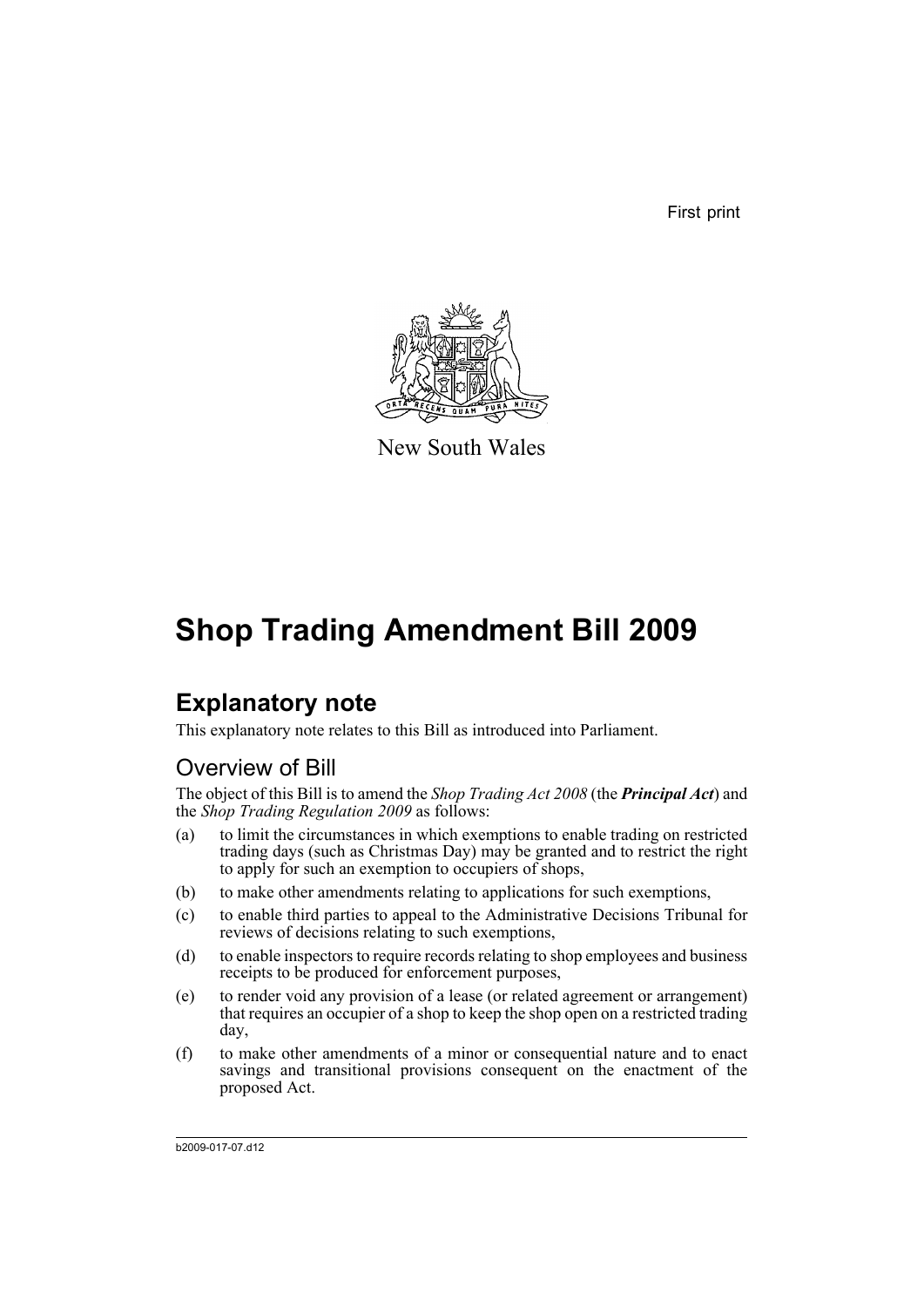Explanatory note

### Outline of provisions

**Clause 1** sets out the name (also called the short title) of the proposed Act.

**Clause 2** provides for the commencement of the proposed Act on the date of assent to the proposed Act.

### **Schedule 1 Amendment of Shop Trading Act 2008 No 49**

**Schedule 1 [1]** amends the long title of the Principal Act to change the reference to de-regulation of shop opening hours and restricted trading days to fair regulation of shop opening hours and restricted trading days.

**Schedule 1 [2]** amends section 3 of the Principal Act to update a definition and inserts a definition of *Departmental website*.

**Schedule 1 [3]** substitutes sections 10 and 11 of the Principal Act and inserts new sections 11A–11C. Proposed section 10 re-enacts the current provision relating to exemptions from shop trading restrictions given by the Director-General of the Department of Services, Technology and Administration (the *Director-General*) with some changes. The new section requires the Director-General not to grant an exemption unless satisfied that it is, in the exceptional circumstances of the case in the public interest to do so, after considering specified matters. It removes the discretion of the Director-General to consider any other matters he or she thinks fit and to grant an exemption without an application being made. An application may now only be made by the occupier of a shop. It also expressly requires the Director-General to consider the likely effect of the exemption on small businesses. Proposed section 11 requires applications for exemptions to be made no later than 28 days before the day of the exemption. Proposed section 11A requires the Director-General to publish exemption orders and reasons for decisions on exemption applications on the website of the Department of Services, Technology and Administration. Proposed section 11B deems applications to be refused (for the purpose of applying for a review) if a decision has not been made after  $40$  days. Proposed section 11C applies the provisions relating to applications for exemptions to applications to amend or revoke exemption orders.

**Schedule 1 [4]** amends section 12 of the Principal Act to provide for the review by the Administrative Decisions Tribunal of a determination by the Director-General to refuse to amend an exemption.

**Schedule 1 [5]** amends section 12 of the Principal Act to allow third parties, having sufficient interest in a matter, to appeal to the Administrative Decisions Tribunal for a review of a determination by the Director-General to refuse to grant, amend or revoke an exemption or as to the conditions of an exemption.

**Schedule 1 [6]** amends section 15 of the Principal Act to confer on inspectors additional powers to require documents to be produced for the purposes of investigating possible contraventions of that Act or the regulations under that Act.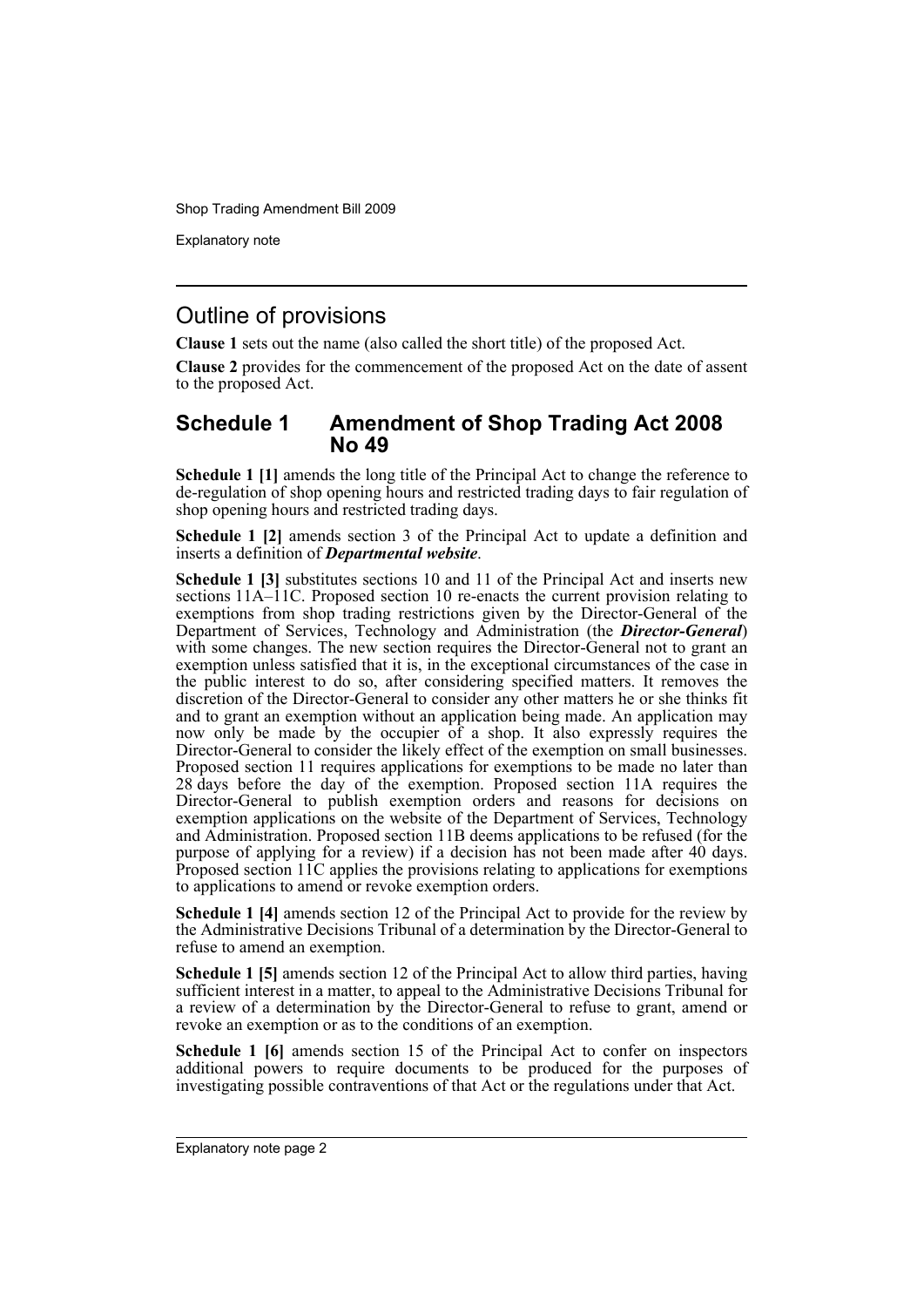Explanatory note

**Schedule 1 [7]** amends section 20 of the Principal Act to update a reference.

**Schedule 1 [8]** inserts proposed section 22A into the Principal Act. The proposed section makes a provision of a lease void to the extent to which it requires the occupier of a shop to keep the shop open on a restricted trading day. The proposed section also extends to provisions in other arrangements or agreements between occupiers and owners or lessees of shop premises.

**Schedule 1 [9]** amends Schedule 2 to the Principal Act to enable regulations containing savings or transitional provisions to be made as a consequence of the enactment of the proposed Act.

**Schedule 1 [10]** amends Schedule 2 to the Principal Act to make it clear that the provision preventing employees from being coerced into working on restricted trading days applies to previous exemptions continued under that Act. The amendment also enables occupiers of shops subject to such an exemption to apply for an order amending the exemption.

**Schedule 1 [11]** amends Schedule 2 to the Principal Act to insert savings and transitional provisions consequent on the enactment of the proposed Act.

### **Schedule 2 Amendment of Shop Trading Regulation 2009**

**Schedule 2** amends the *Shop Trading Regulation 2009* to require the Director-General to publicly exhibit applications to exempt shops from the prohibition on trading on restricted trading days for 21 days and to consider any public comment received during the exhibition period. The Schedule also prescribes the form for an exemption application.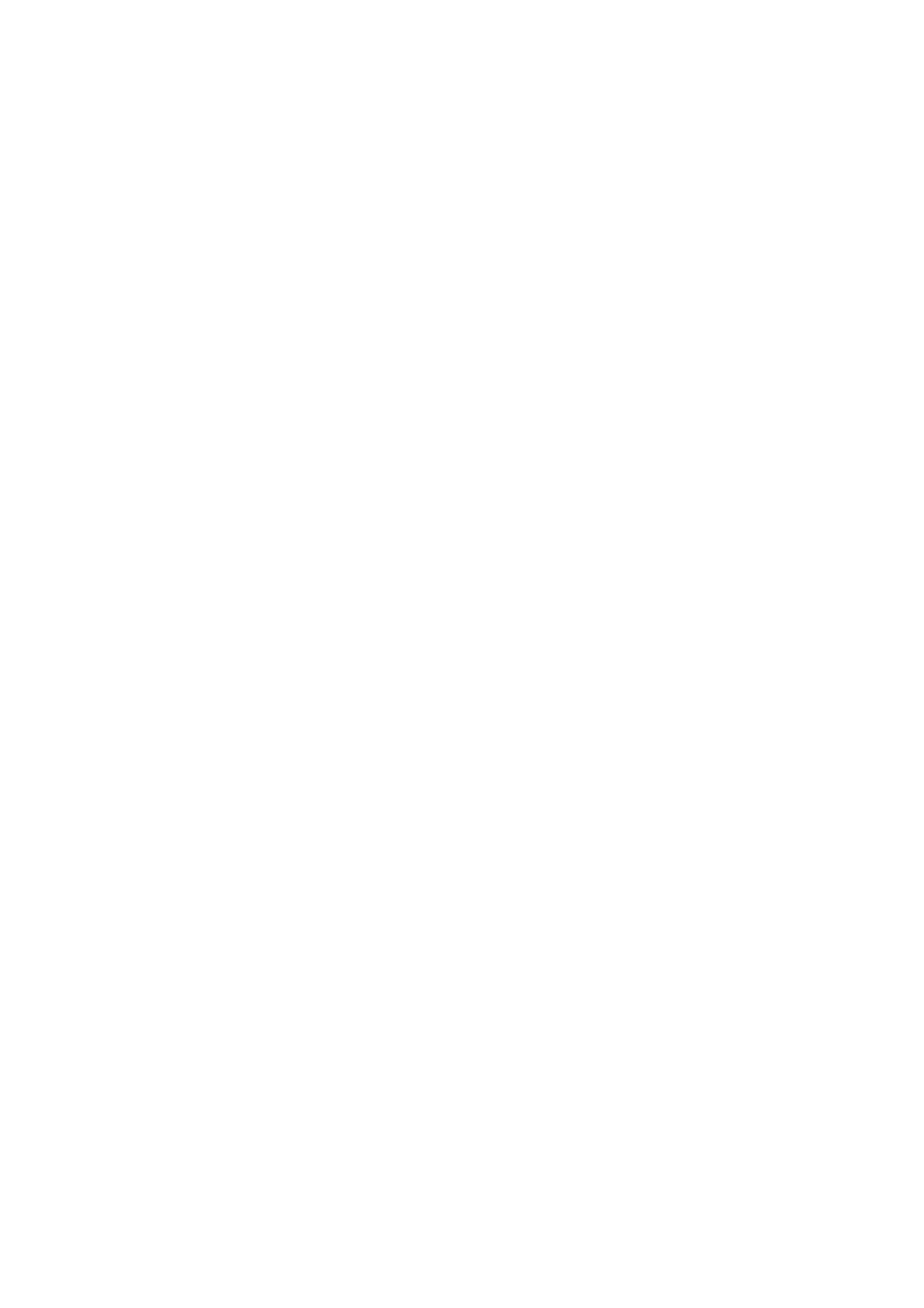First print



New South Wales

# **Shop Trading Amendment Bill 2009**

## **Contents**

|                                                      | Page |
|------------------------------------------------------|------|
| Name of Act                                          |      |
| 2 Commencement                                       | 2    |
| Schedule 1 Amendment of Shop Trading Act 2008 No 49  | 3    |
| Schedule 2 Amendment of Shop Trading Regulation 2009 | 8.   |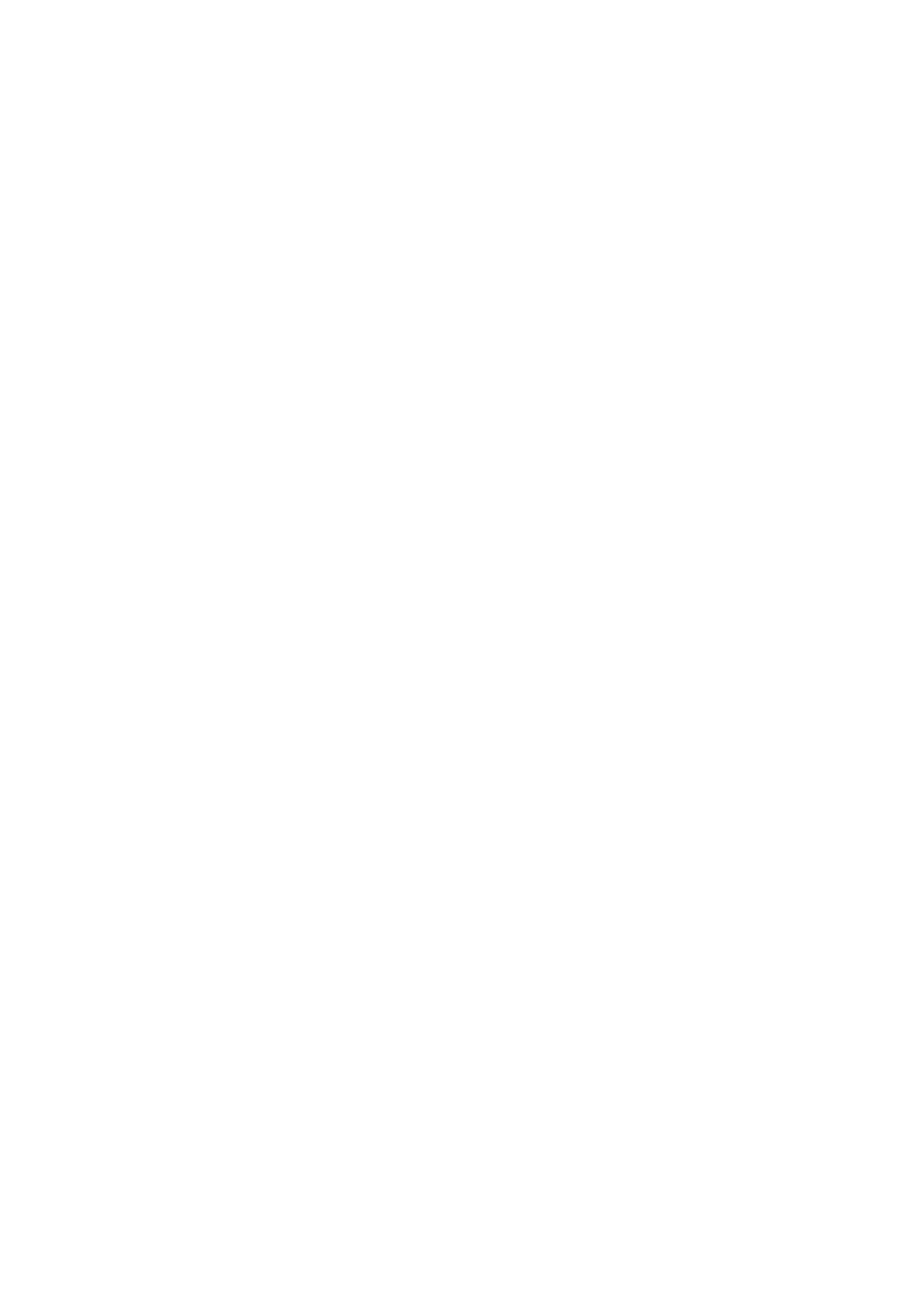

New South Wales

# **Shop Trading Amendment Bill 2009**

No , 2009

### **A Bill for**

An Act to amend the *Shop Trading Act 2008* and the *Shop Trading Regulation 2009* with respect to exemptions from trading restrictions.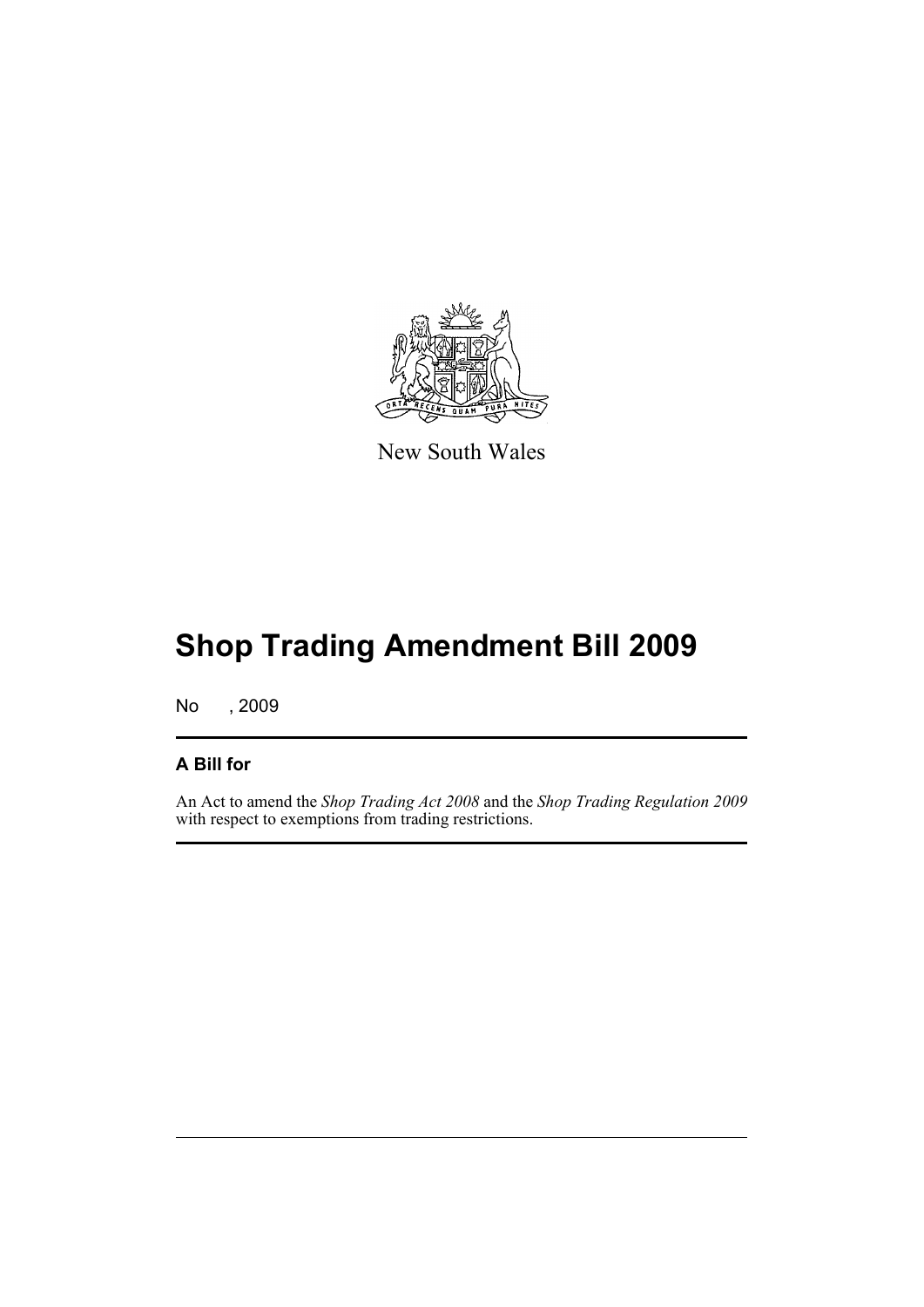<span id="page-7-1"></span><span id="page-7-0"></span>

| The Legislature of New South Wales enacts: |                                                       |                |
|--------------------------------------------|-------------------------------------------------------|----------------|
|                                            | Name of Act                                           | $\mathcal{P}$  |
|                                            | This Act is the Shop Trading Amendment Act 2009.      | 3              |
|                                            | <b>Commencement</b>                                   | $\overline{a}$ |
|                                            | This Act commences on the date of assent to this Act. | 5              |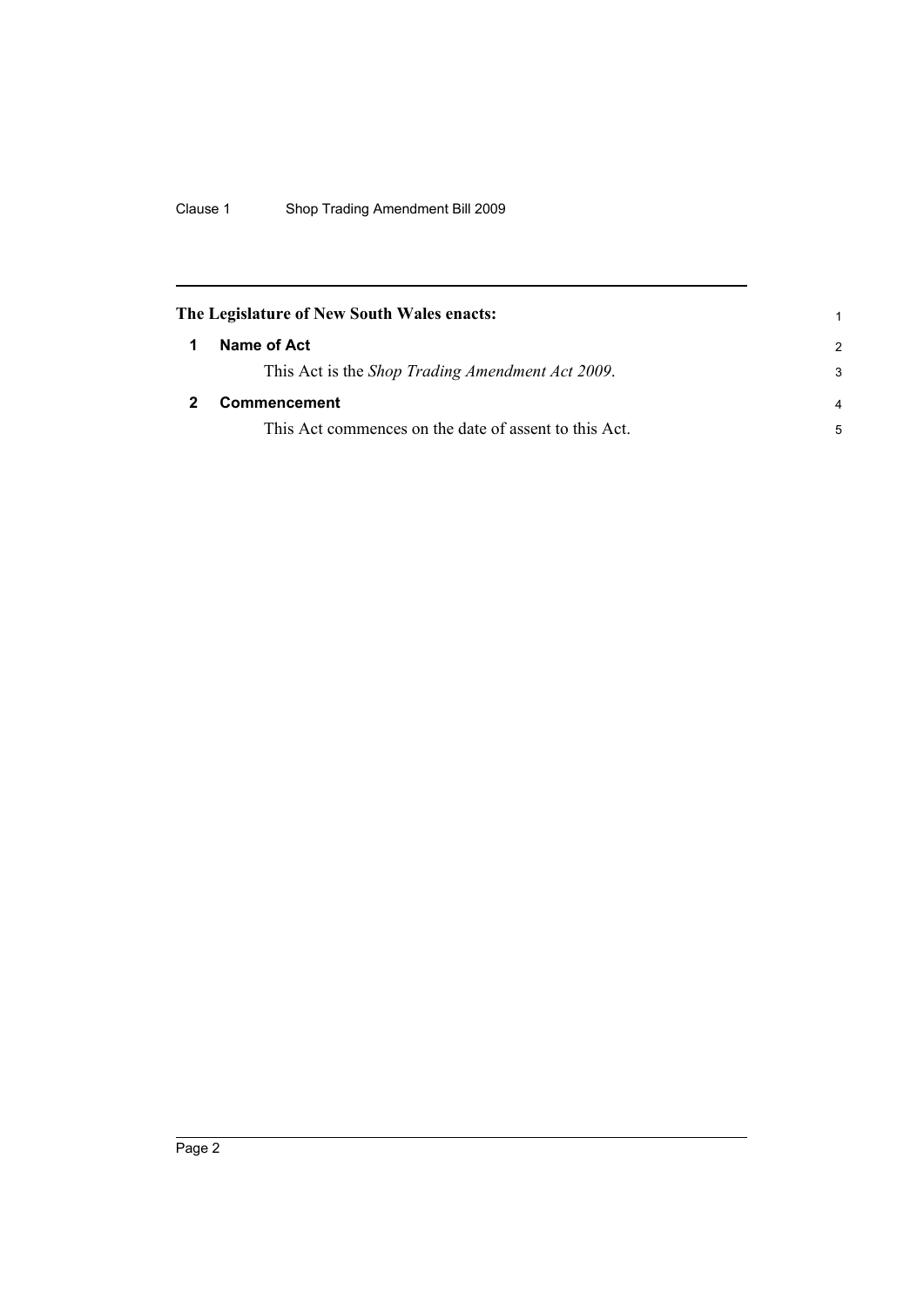Amendment of Shop Trading Act 2008 No 49 Schedule 1

<span id="page-8-0"></span>

|     | <b>Schedule 1</b> |                              |     | <b>Amendment of Shop Trading Act 2008</b><br><b>No 49</b>                                             | 1<br>$\overline{2}$ |
|-----|-------------------|------------------------------|-----|-------------------------------------------------------------------------------------------------------|---------------------|
| [1] |                   | Long title                   |     |                                                                                                       | 3                   |
|     |                   |                              |     | Omit "de-regulation". Insert instead "fair regulation".                                               | 4                   |
| [2] |                   | <b>Section 3 Definitions</b> |     |                                                                                                       | 5                   |
|     |                   |                              |     | Omit the definition of <i>Director-General</i> from section 3 (1). Insert instead:                    | 6                   |
|     |                   |                              |     | <b>Departmental website</b> means the Internet website used for the                                   | $\overline{7}$      |
|     |                   |                              |     | time being by the Department of Services, Technology and                                              | 8                   |
|     |                   |                              |     | Administration to provide public access to information for the                                        | 9                   |
|     |                   |                              |     | purposes of this Act.                                                                                 | 10 <sup>°</sup>     |
|     |                   |                              |     | <b>Director-General</b> means the Director-General of the Department                                  | 11                  |
|     |                   |                              |     | of Services, Technology and Administration.                                                           | 12 <sup>°</sup>     |
| [3] |                   | Sections 10-11C              |     |                                                                                                       | 13                  |
|     |                   |                              |     | Omit sections 10 and 11. Insert instead:                                                              | 14                  |
|     | 10                |                              |     | Director-General may exempt shops from trading restrictions                                           | 15                  |
|     |                   | (1)                          |     | The Director-General may by order, on application by the                                              | 16                  |
|     |                   |                              |     | occupier of a shop, exempt the shop from a requirement under                                          | 17                  |
|     |                   |                              |     | this Act to be kept closed.                                                                           | 18                  |
|     |                   | (2)                          |     | The Director-General must not grant an exemption for a shop                                           | 19                  |
|     |                   |                              |     | unless the Director-General is satisfied that it is in the exceptional                                | 20                  |
|     |                   |                              |     | circumstances of the case in the public interest to do so, having<br>regard to the following matters: | 21<br>22            |
|     |                   |                              | (a) | the nature of the shop and the kinds of goods sold by the                                             |                     |
|     |                   |                              |     | shop,                                                                                                 | 23<br>24            |
|     |                   |                              | (b) | the need for the shop to be kept open on the day or days                                              | 25                  |
|     |                   |                              |     | concerned.                                                                                            | 26                  |
|     |                   |                              | (c) | the likely effect of the proposed exemption on the local                                              | 27                  |
|     |                   |                              |     | economy, tourism and small businesses and other                                                       | 28                  |
|     |                   |                              |     | businesses in the area,                                                                               | 29                  |
|     |                   |                              | (d) | the likely effect of the proposed exemption on employees<br>of, or persons working in, the shop.      | 30<br>31            |
|     |                   | (3)                          |     | An application for an exemption under this Division may not be                                        | 32                  |
|     |                   |                              |     | made in respect of a shop that is not in existence when the                                           | 33                  |
|     |                   |                              |     | application is made.                                                                                  | 34                  |

Page 3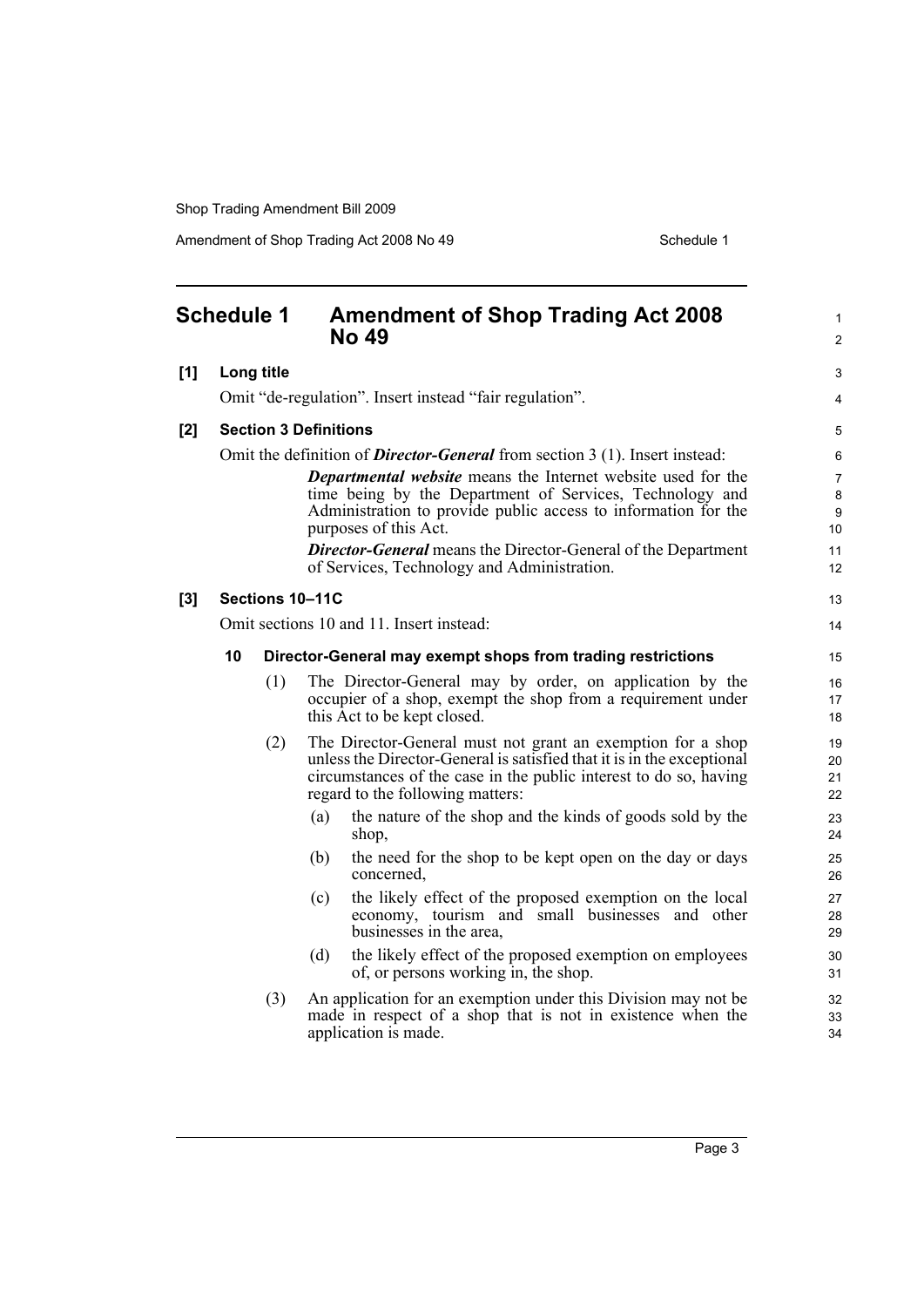|     | (4) | An exemption may:                                                                                                                                                                                                                                                          | $\mathbf{1}$                     |
|-----|-----|----------------------------------------------------------------------------------------------------------------------------------------------------------------------------------------------------------------------------------------------------------------------------|----------------------------------|
|     |     | apply in respect of one or more specified restricted trading<br>(a)<br>days or all restricted trading days, or                                                                                                                                                             | $\overline{2}$<br>$\mathfrak{S}$ |
|     |     | apply in respect of specified times on a restricted trading<br>(b)<br>day.                                                                                                                                                                                                 | $\overline{4}$<br>5              |
|     | (5) | An exemption has effect for the period, not exceeding 3 years,<br>specified by the Director-General in the order.                                                                                                                                                          | 6<br>$\overline{7}$              |
|     | (6) | The period of the exemption may not be extended by an<br>amendment to the order.                                                                                                                                                                                           | 8<br>9                           |
|     | (7) | An exemption may be subject to conditions.                                                                                                                                                                                                                                 | 10                               |
| 11  |     | <b>Applications for exemptions</b>                                                                                                                                                                                                                                         | 11                               |
|     | (1) | An application for an exemption by the Director-General is to be:                                                                                                                                                                                                          | 12                               |
|     |     | made in the manner and the form prescribed by the<br>(a)<br>regulations, and                                                                                                                                                                                               | 13<br>14                         |
|     |     | made not later than 28 days before the first day for which<br>(b)<br>the exemption is sought, and                                                                                                                                                                          | 15<br>16                         |
|     |     | accompanied by the application fee, if any, prescribed by<br>(c)<br>the regulations.                                                                                                                                                                                       | 17<br>18                         |
|     | (2) | An application may be made in respect of more than one shop.                                                                                                                                                                                                               | 19                               |
|     | (3) | An applicant must, if required to do<br>so, provide the<br>such additional<br>Director-General with<br>information<br>and<br>documents in relation to an application as the Director-General<br>may request.                                                               | 20<br>21<br>22<br>23             |
| 11A |     | Publication of orders and reasons for decisions                                                                                                                                                                                                                            | 24                               |
|     | (1) | The Director-General must publish on the Departmental website<br>an order granting an exemption and the reasons for any decision<br>made by the Director-General to grant or not to grant an<br>exemption.                                                                 | 25<br>26<br>27<br>28             |
|     | (2) | An order and reasons must be published as soon as practicable<br>after the relevant decision is made.                                                                                                                                                                      | 29<br>30                         |
| 11B |     | Deemed refusal of application                                                                                                                                                                                                                                              | 31                               |
|     |     | If the Director-General has not determined an application for an<br>exemption before the end of the period of $40^{\circ}$ days after the<br>application was made to the Director-General (or such longer<br>period as the Director-General determines with the consent in | 32<br>33<br>34<br>35             |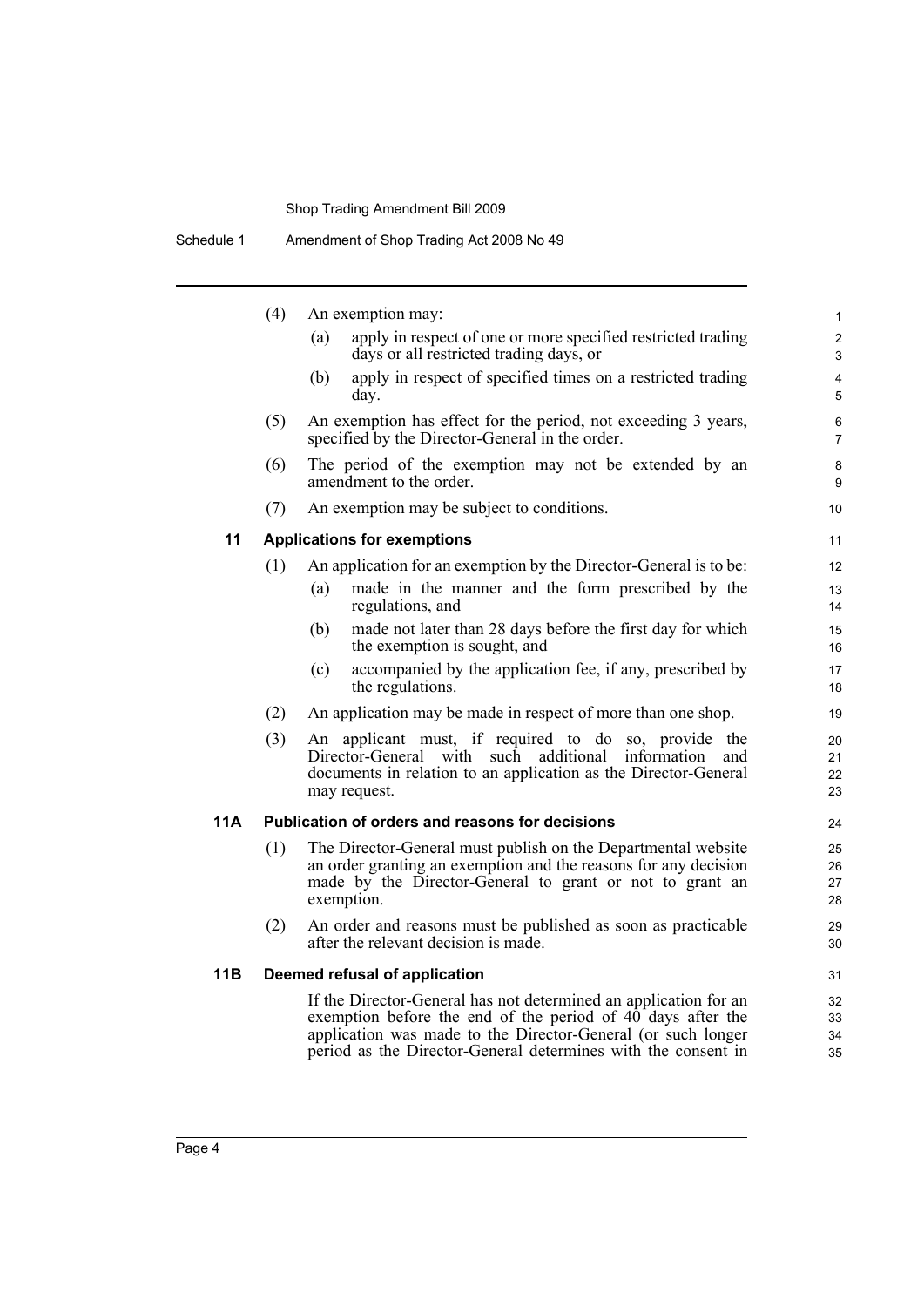$[5]$ 

|     |     |     | writing of the applicant), the Director-General is taken, for the<br>purposes of section 12, to have made a decision to refuse to grant<br>the exemption.                                                                                                                                                                                                                                                                          | $\mathbf{1}$<br>$\overline{c}$<br>3        |
|-----|-----|-----|------------------------------------------------------------------------------------------------------------------------------------------------------------------------------------------------------------------------------------------------------------------------------------------------------------------------------------------------------------------------------------------------------------------------------------|--------------------------------------------|
|     | 11C |     | Application of Division to applications for amendment or<br>revocation of exemption orders                                                                                                                                                                                                                                                                                                                                         | 4<br>5                                     |
|     |     | (1) | An occupier of a shop that is subject to an exemption under this<br>Division may apply for the amendment or revocation of the<br>exemption order.                                                                                                                                                                                                                                                                                  | 6<br>$\overline{7}$<br>8                   |
|     |     | (2) | This Division applies to any such application in the same way as<br>it applies to an application for an exemption.                                                                                                                                                                                                                                                                                                                 | 9<br>10                                    |
| [4] |     |     | Section 12 Reviews by Administrative Decisions Tribunal                                                                                                                                                                                                                                                                                                                                                                            | 11                                         |
|     |     |     | Insert "amend or" before "revoke" in section 12 (a).                                                                                                                                                                                                                                                                                                                                                                               | 12                                         |
| [5] |     |     | Section 12 (2) and (3)                                                                                                                                                                                                                                                                                                                                                                                                             | 13                                         |
|     |     |     | Insert at the end of section 12:                                                                                                                                                                                                                                                                                                                                                                                                   | 14                                         |
|     |     | (2) | Any other person who considers himself or herself to have a<br>sufficient interest in an application for an exemption under this<br>Division may apply to the Administrative Decisions Tribunal for<br>a review of any such decision.                                                                                                                                                                                              | 15<br>16<br>17<br>18                       |
|     |     | (3) | The Administrative Decisions Tribunal is not required to review<br>a decision on the application of a person (other than the person<br>who applied for the exemption) if it is not satisfied that the person<br>has a sufficient interest in the application for exemption.                                                                                                                                                        | 19<br>20<br>21<br>22                       |
| [6] |     |     | <b>Section 15 Powers of inspectors</b>                                                                                                                                                                                                                                                                                                                                                                                             | 23                                         |
|     |     |     | Insert after the note to the section:                                                                                                                                                                                                                                                                                                                                                                                              | 24                                         |
|     |     | (2) | An inspector may, for the purpose of investigating a possible<br>contravention of this Act or the regulations, require an occupier<br>of a shop to produce for the inspector's examination, at such time<br>and place as the inspector may specify, specified records<br>indicating hours worked by employees in the shop, business<br>receipts and other information concerning the operation of the<br>shop at particular times. | 25<br>26<br>27<br>28<br>29<br>$30\,$<br>31 |
|     |     | (3) | A requirement duly made under this section by an inspector is<br>taken to be a requirement made under Part 4 of Chapter 7 of the<br><b>Industrial Relations Act 1996.</b>                                                                                                                                                                                                                                                          | 32<br>33<br>34                             |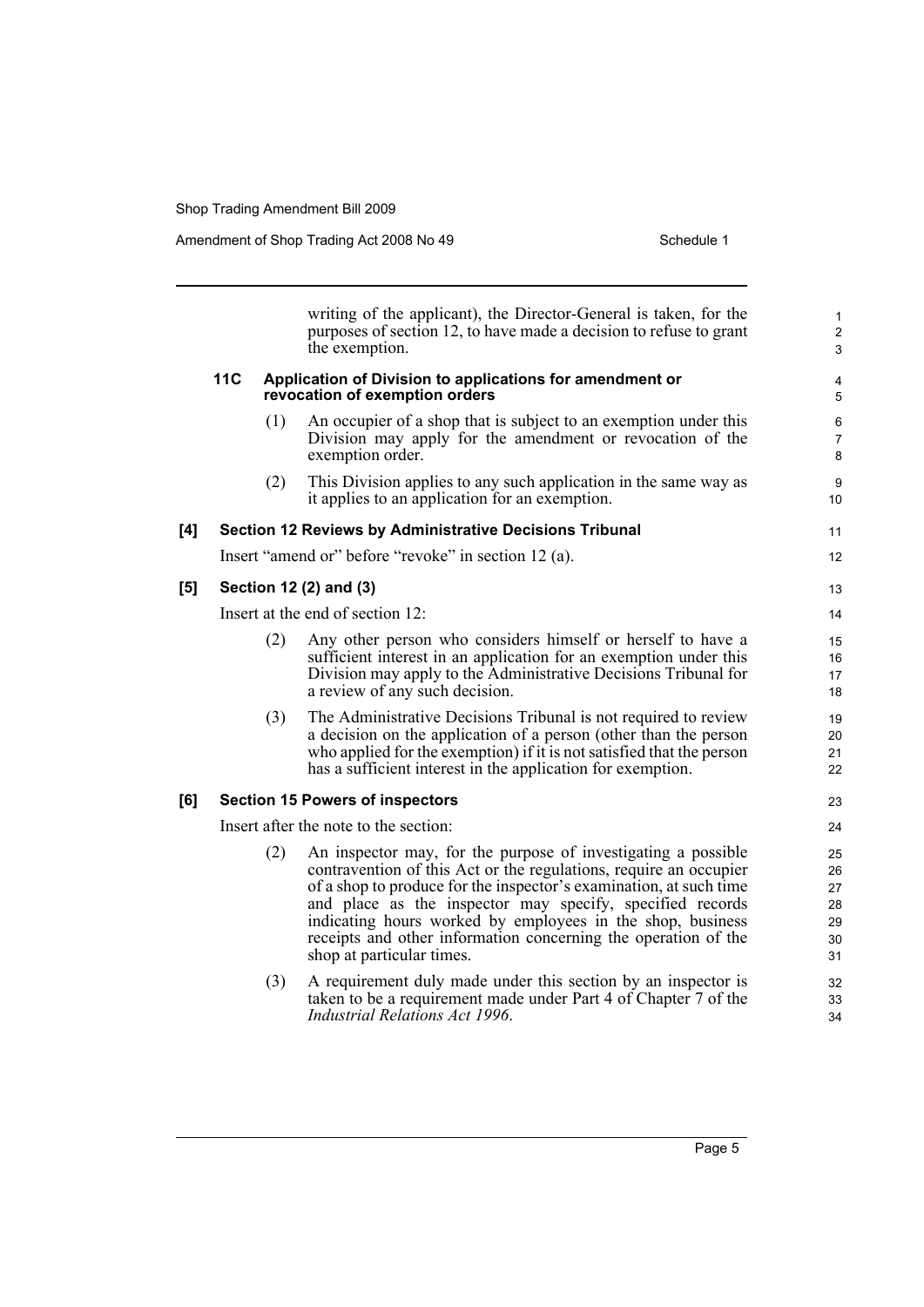Schedule 1 Amendment of Shop Trading Act 2008 No 49

| [7]    |            | <b>Section 20 Delegation</b> |     |                                                                                                                                                                                                                                                                    | $\mathbf{1}$             |
|--------|------------|------------------------------|-----|--------------------------------------------------------------------------------------------------------------------------------------------------------------------------------------------------------------------------------------------------------------------|--------------------------|
|        |            |                              |     | Omit "Department of Commerce" from section 20 (a).                                                                                                                                                                                                                 | $\overline{2}$           |
|        |            |                              |     | Insert instead "Department of Services, Technology and Administration".                                                                                                                                                                                            | 3                        |
| [8]    |            | <b>Section 22A</b>           |     |                                                                                                                                                                                                                                                                    | 4                        |
|        |            | Insert after section 22:     |     |                                                                                                                                                                                                                                                                    | 5                        |
|        | <b>22A</b> |                              |     | Certain lease provisions of no effect                                                                                                                                                                                                                              | 6                        |
|        |            | (1)                          |     | A provision of a lease is void to the extent that it requires the<br>occupier of a shop to keep the shop open at any time on a<br>restricted trading day.                                                                                                          | $\overline{7}$<br>8<br>9 |
|        |            | (2)                          |     | This section has effect whether or not the shop is the subject of<br>an exemption under this Act.                                                                                                                                                                  | 10<br>11                 |
|        |            | (3)                          |     | In this section:                                                                                                                                                                                                                                                   | 12                       |
|        |            |                              |     | <b>lease</b> includes an agreement or arrangement between the<br>occupier of a shop and the owner of the premises in which the<br>shop is located or, if the occupier is a sub-lessee of those<br>premises, between the occupier and the lessee of those premises. | 13<br>14<br>15<br>16     |
| [9]    |            |                              |     | Schedule 2 Savings, transitional and other provisions                                                                                                                                                                                                              | 17                       |
|        |            |                              |     | Insert at the end of clause $1(1)$ :                                                                                                                                                                                                                               | 18                       |
|        |            |                              |     | Shop Trading Amendment Act 2009                                                                                                                                                                                                                                    | 19                       |
| $[10]$ |            | Schedule 2, clause 2         |     |                                                                                                                                                                                                                                                                    | 20                       |
|        |            |                              |     | Insert after clause $2(3)$ :                                                                                                                                                                                                                                       | 21                       |
|        |            | (4)                          |     | Without limiting subclause (2):                                                                                                                                                                                                                                    | 22                       |
|        |            |                              | (a) | section 13 applies to an exemption referred to in that<br>subclause, and                                                                                                                                                                                           | 23<br>24                 |
|        |            |                              | (b) | the occupier of a shop that is subject to an existing<br>exemption may apply under Part 3 of this Act for an order<br>amending the exemption.                                                                                                                      | 25<br>26<br>27           |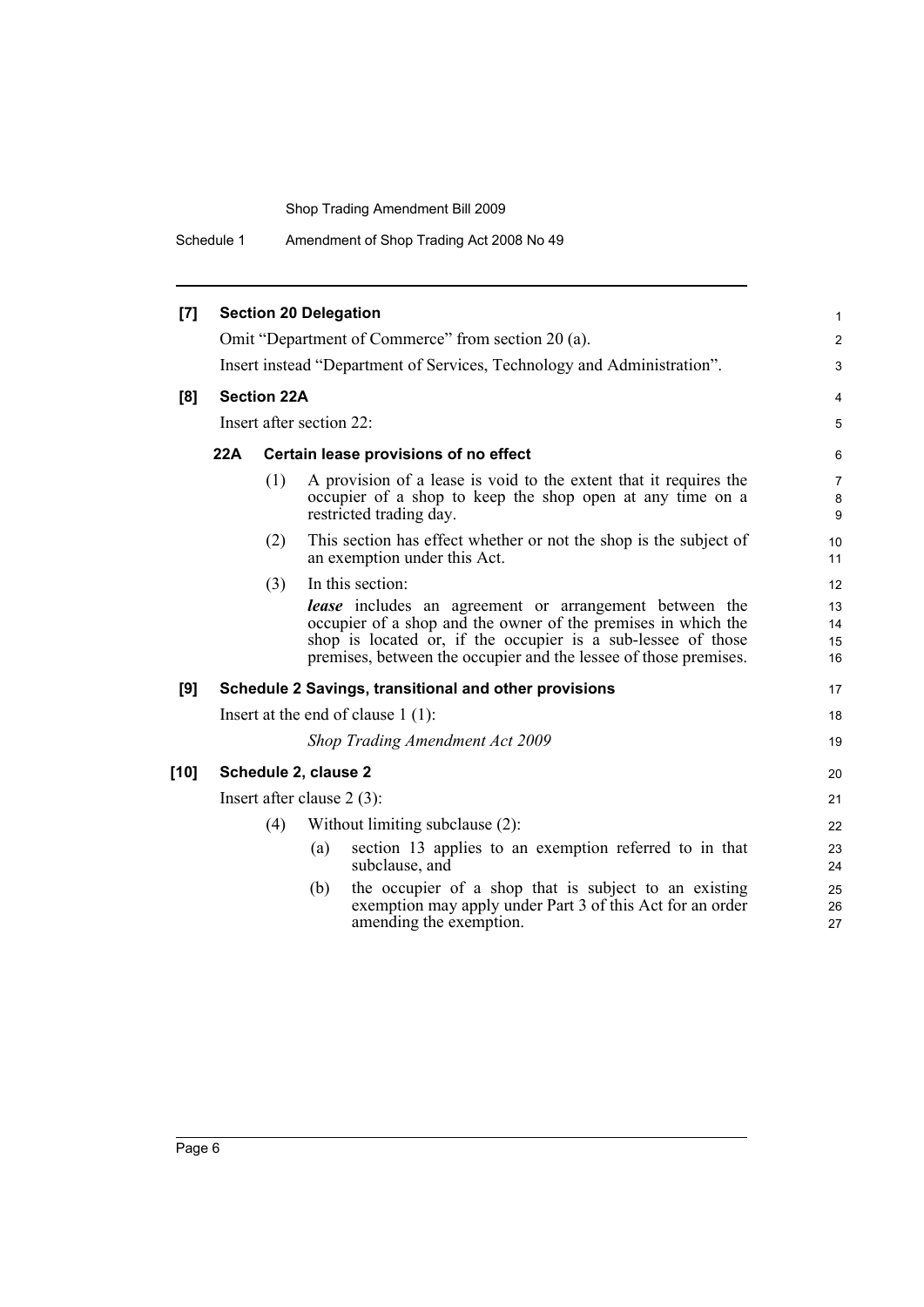Amendment of Shop Trading Act 2008 No 49 Schedule 1

|   |     |                                                                                                                                                                                                                                                                                                         | $\mathbf{1}$<br>$\mathbf{2}$                                                                                                  |
|---|-----|---------------------------------------------------------------------------------------------------------------------------------------------------------------------------------------------------------------------------------------------------------------------------------------------------------|-------------------------------------------------------------------------------------------------------------------------------|
|   |     | Provisions consequent on enactment of<br><b>Shop Trading Amendment Act 2009</b>                                                                                                                                                                                                                         | 3<br>$\overline{4}$                                                                                                           |
| 6 |     |                                                                                                                                                                                                                                                                                                         | 5                                                                                                                             |
|   |     | In this Part:<br>2009 amending Act means the Shop Trading Amendment Act<br>2009.                                                                                                                                                                                                                        | 6<br>$\overline{7}$<br>8                                                                                                      |
| 7 |     |                                                                                                                                                                                                                                                                                                         | 9                                                                                                                             |
|   | (1) | This clause applies to an application for an exemption under<br>section 10 made, but not finally determined, before the<br>commencement of the 2009 amending Act.                                                                                                                                       | 10<br>11<br>12                                                                                                                |
|   | (2) | Sections 10, 11 (2) and (3) and $11A-11C$ , as inserted by that Act,<br>extend to any such application.                                                                                                                                                                                                 | 13<br>14                                                                                                                      |
| 8 |     |                                                                                                                                                                                                                                                                                                         | 15                                                                                                                            |
|   | (1) | The amendments made by the 2009 amending Act do not affect<br>the operation of an exemption granted after the commencement<br>of this Act under Division 2 of Part 3 of this Act, and in force<br>immediately before the commencement of the 2009 amending<br>Act (an existing Departmental exemption). | 16<br>17<br>18<br>19<br>20                                                                                                    |
|   | (2) | An existing Departmental exemption is taken to have been made,<br>and may be revoked or amended, under Division 2 of Part 3 of<br>this Act as amended by the 2009 amending Act.                                                                                                                         | 21<br>22<br>23                                                                                                                |
|   | (3) | To avoid doubt, an existing Departmental exemption that applies<br>in respect of a specified area or areas continues in force and may<br>be so revoked or amended.                                                                                                                                      | 24<br>25<br>26                                                                                                                |
|   | (4) | An existing Departmental exemption ceases to have effect<br>3 years after the commencement of the 2009 amending Act, or on<br>the date on which it would otherwise cease to have effect,<br>whichever occurs first.                                                                                     | 27<br>28<br>29<br>30                                                                                                          |
|   |     | Part 3                                                                                                                                                                                                                                                                                                  | Schedule 2, Part 3<br>Insert after Part 2:<br><b>Definition</b><br><b>Existing applications</b><br><b>Existing exemptions</b> |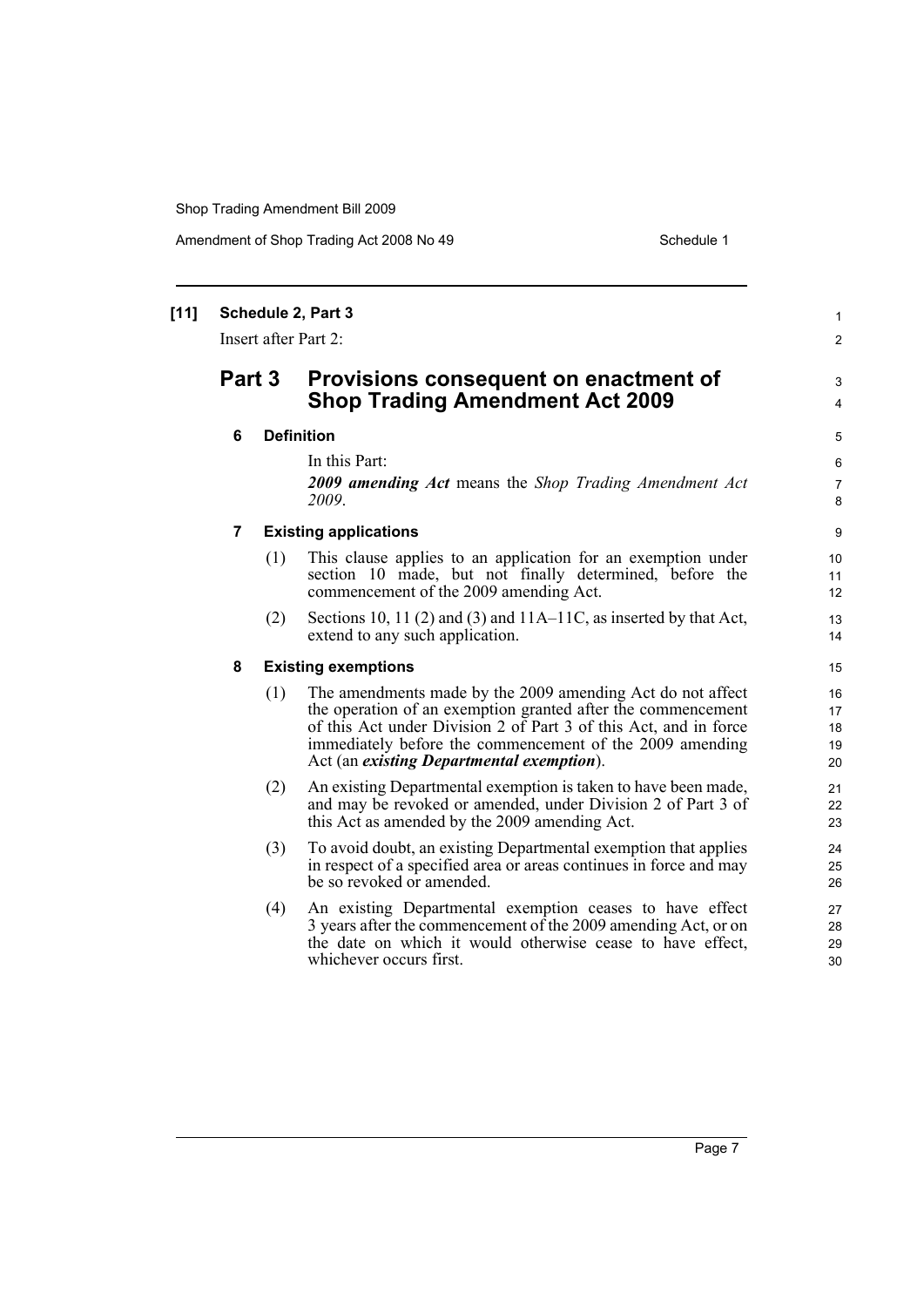### <span id="page-13-0"></span>**Schedule 2 Amendment of Shop Trading Regulation 2009**

1 2

| [1] |                                                  | Clauses 4 and 5                                 |                                                                                                                         | 3                     |  |  |
|-----|--------------------------------------------------|-------------------------------------------------|-------------------------------------------------------------------------------------------------------------------------|-----------------------|--|--|
|     |                                                  |                                                 | Omit clause 4. Insert instead:                                                                                          | 4                     |  |  |
|     | 4                                                | Public review period for exemption applications |                                                                                                                         |                       |  |  |
|     |                                                  | (1)                                             | Before determining an application for an exemption under<br>Division 2 of Part 3 of the Act, the Director-General must: | 6<br>$\overline{7}$   |  |  |
|     |                                                  |                                                 | cause the application to be publicly exhibited for a period<br>(a)<br>of at least $2\overline{1}$ days, and             | 8<br>9                |  |  |
|     |                                                  |                                                 | seek public comment on the application during the period<br>(b)<br>of public exhibition, and                            | 10 <sup>1</sup><br>11 |  |  |
|     |                                                  |                                                 | have regard to any public comment received during that<br>(c)<br>period.                                                | 12 <sup>2</sup><br>13 |  |  |
|     |                                                  | (2)                                             | This clause does not apply to an application for an exemption<br>made before the commencement of this clause.           | 14<br>15              |  |  |
|     | 5                                                |                                                 | <b>Application for exemption</b>                                                                                        | 16                    |  |  |
|     |                                                  |                                                 | An application for exemption is to be in the form set out in<br>Schedule 1.                                             | 17<br>18              |  |  |
| [2] |                                                  | <b>Schedule 1</b>                               |                                                                                                                         | 19                    |  |  |
|     |                                                  |                                                 | Insert at the end of the Regulation:                                                                                    | 20                    |  |  |
|     |                                                  | <b>Schedule 1</b>                               | <b>Application form</b>                                                                                                 | 21                    |  |  |
|     |                                                  |                                                 | (Clause 5)                                                                                                              | 22                    |  |  |
|     |                                                  |                                                 | Application for retail trading on restricted trading days                                                               | 23                    |  |  |
|     |                                                  |                                                 | Shop Trading Act 2008                                                                                                   | 24                    |  |  |
|     |                                                  |                                                 | <b>Applicant's details</b>                                                                                              | 25                    |  |  |
|     |                                                  | Applicant's name:                               |                                                                                                                         | 26                    |  |  |
|     |                                                  | Business name:                                  |                                                                                                                         | 27<br>28              |  |  |
|     | Trading name:<br>ABN/ACN:                        |                                                 |                                                                                                                         |                       |  |  |
|     |                                                  | <b>Contact details</b>                          |                                                                                                                         | 30                    |  |  |
|     | Street address: [include city/town and postcode] |                                                 |                                                                                                                         |                       |  |  |
|     |                                                  |                                                 | Postal address: [if different from above]                                                                               | 32                    |  |  |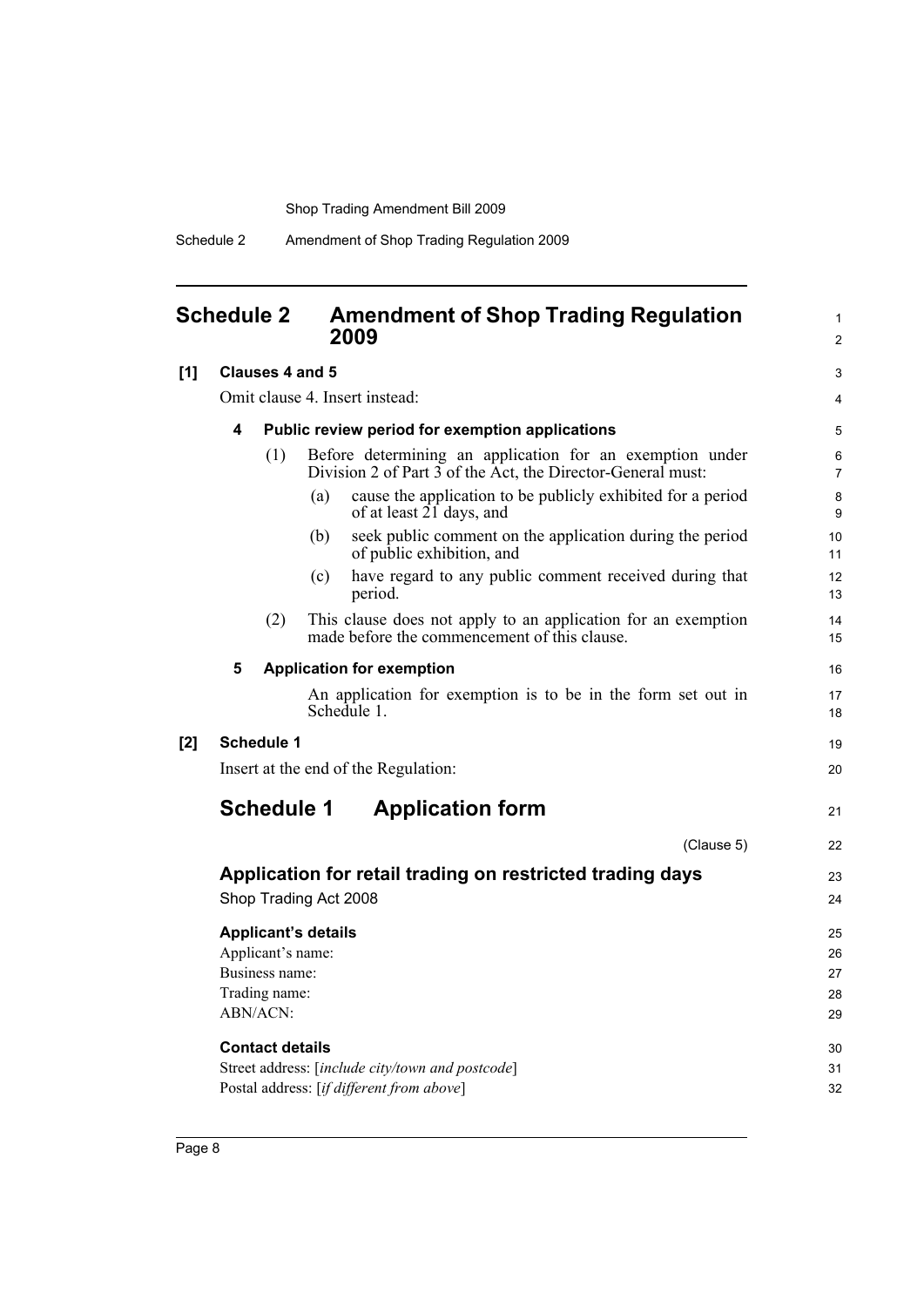#### Amendment of Shop Trading Regulation 2009 Schedule 2

| Telephone number: [include area code]<br>Fax number:<br>Email address:<br>Person making the application:<br>Position title:                                                                                                                                                                                                   | 1<br>2<br>3<br>4<br>5            |
|-------------------------------------------------------------------------------------------------------------------------------------------------------------------------------------------------------------------------------------------------------------------------------------------------------------------------------|----------------------------------|
| Details of exemption being sought<br>Please identify the restricted trading day/s for which you are seeking an exemption:                                                                                                                                                                                                     | 6<br>7                           |
| Good Friday<br>Easter Sunday<br>Before 1pm on ANZAC Day<br>Christmas Day<br><b>Boxing Day</b>                                                                                                                                                                                                                                 |                                  |
| Is the exemption for:                                                                                                                                                                                                                                                                                                         | 8                                |
| a specific day or days or period, being [specify the date or dates or period],<br>or<br>up to three years.<br>Please nominate the proposed trading hours:<br>Commencing at:<br>AM/PM                                                                                                                                          | 9<br>10                          |
| AM/PM<br>Closing at:<br>Information required to support the application<br>The Director-General of the NSW Department of Services, Technology and<br>Administration may only grant an exemption if satisfied that it is, in the exceptional<br>circumstances of the case, in the public interest to approve this application. | 11<br>12<br>13<br>14<br>15<br>16 |
|                                                                                                                                                                                                                                                                                                                               | 17                               |
| What is the likely effect on the local economy, tourism, small businesses and other                                                                                                                                                                                                                                           | 18<br>19                         |